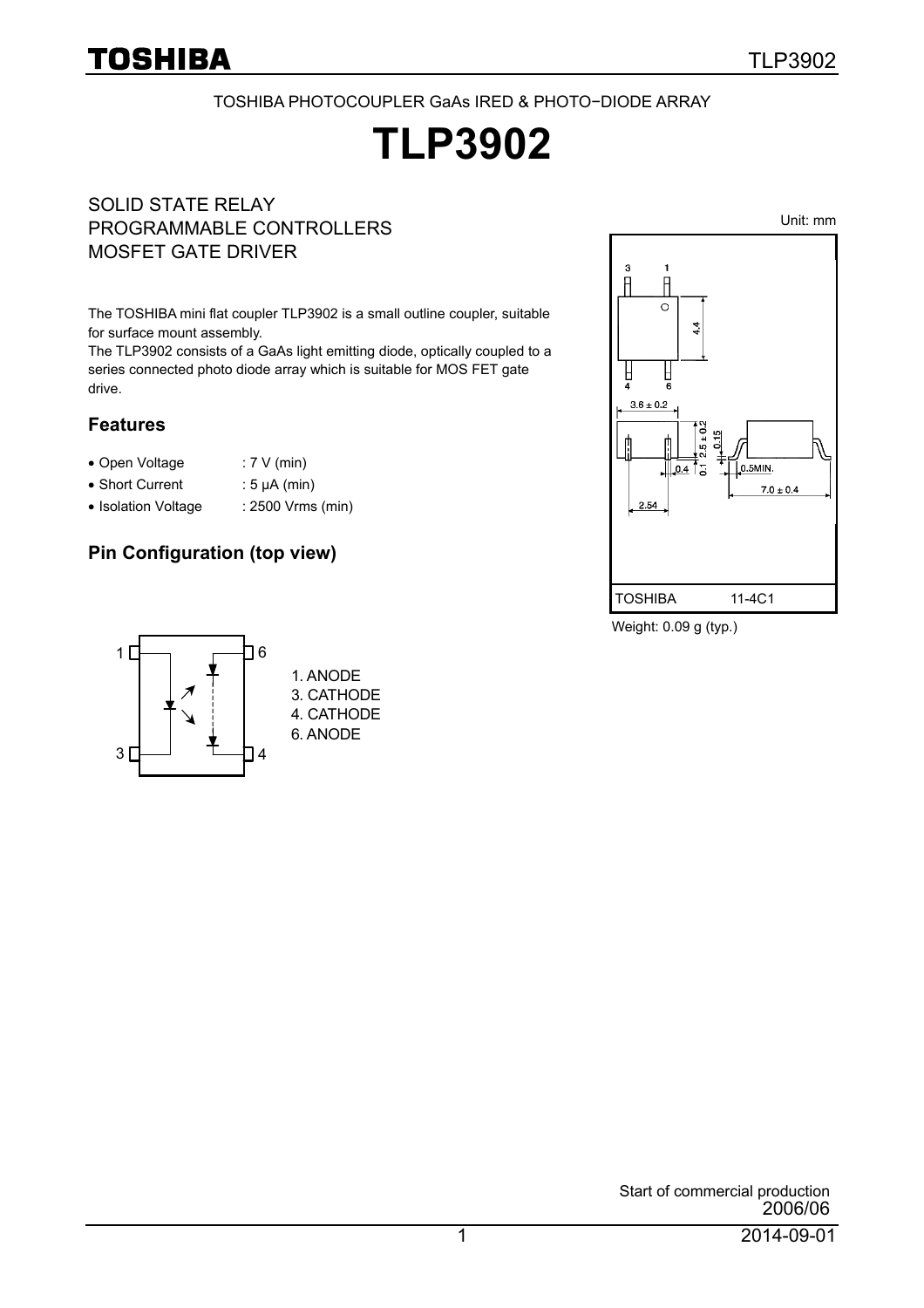### **Absolute Maximum Ratings (Ta = 25°C)**

| Characteristic                                                             |                                                     | Symbol                | Rating      | Unit         |
|----------------------------------------------------------------------------|-----------------------------------------------------|-----------------------|-------------|--------------|
| LED                                                                        | <b>Forward Current</b>                              | ΙF                    | 50          | mA           |
|                                                                            | <b>Forward Current</b><br>Derating (Ta $\geq$ 25°C) | $\Delta$  F / °C      | $-0.5$      | mA / °C      |
|                                                                            | Reverse Voltage                                     | V <sub>R</sub>        | 5           | V            |
|                                                                            | Junction Temperature                                | T <sub>i</sub>        | 125         | °C           |
| <b>DETECTOR</b>                                                            | <b>Forward Current</b>                              | l <sub>ED</sub>       | 50          | μA           |
|                                                                            | <b>Reverse Voltage</b>                              | <b>V<sub>RD</sub></b> | 10          | V            |
|                                                                            | Junction Temperature                                | T <sub>i</sub>        | 125         | °C           |
| Storage Temperature Range                                                  |                                                     | $T_{\text{stg}}$      | $-55 - 125$ | °C           |
| <b>Operating Temperature Range</b>                                         |                                                     | Topr                  | $-40-85$    | °C           |
| Lead Soldering Temperature (10 s)                                          |                                                     | $T_{sol}$             | 260         | $^{\circ}$ C |
| <b>Isolation Voltage</b><br>$(AC, 1$ minute, R.H. $\leq 60\%)$<br>(Note 1) |                                                     | $BV_S$                | 2500        | Vrms         |

Note: Using continuously under heavy loads (e.g. the application of high temperature/current/voltage and the significant change in temperature, etc.) may cause this product to decrease in the reliability significantly even if the operating conditions (i.e. operating temperature/current/voltage, etc.) are within the absolute maximum ratings.

Please design the appropriate reliability upon reviewing the Toshiba Semiconductor Reliability Handbook ("Handling Precautions"/"Derating Concept and Methods") and individual reliability data (i.e. reliability test report and estimated failure rate, etc).

### **Recommended Operating Conditions (Note 2)**

| Characteristic               | Symbol | Min   | Typ. | Max | Unit   |
|------------------------------|--------|-------|------|-----|--------|
| <b>Forward Current</b>       | ΙF     |       |      | 20  | mA     |
| <b>Operating Temperature</b> | opr    | $-25$ |      | 65  | $\sim$ |

Note: Recommended operating conditions are given as a design guideline to obtain expected performance of the device. Additionally, each item is an independent guideline respectively. In developing designs using this product, please confirm specified characteristics shown in this document.

#### **Individual Electrical Characteristics (Ta = 25°C)**

| Characteristic  |                                   | Symbol          | <b>Test Condition</b> | Min  | Typ. | Max | Unit   |
|-----------------|-----------------------------------|-----------------|-----------------------|------|------|-----|--------|
| LED             | <b>Forward Voltage</b>            | VF              | $I_F = 10 \text{ mA}$ | 1.10 | 1.15 | 1.3 | v      |
|                 | <b>Reverse Current</b>            | ΙŖ              | $V_R = 5 V$           |      |      | 10  | μA     |
|                 | Capacitance                       | Cт              | $V = 0, f = 1 MHz$    |      | 30   |     | pF     |
| <b>DETECTOR</b> | Forward Voltage                   | V <sub>FD</sub> | $I_{FD}$ = 10 $\mu$ A |      | 9.6  |     | $\vee$ |
|                 | <b>Reverse Current</b>            | <sup>I</sup> RD | $VRD = 10 V$          |      |      |     | nA     |
|                 | Capacitance<br>(Anode to Cathode) | C <sub>TD</sub> | $V = 0, f = 1 MHz$    |      | 8    |     | pF     |

Note 1: Device considered a two terminal device: Pins 1 and 3 shorted together and pins 4 and 6 shorted together.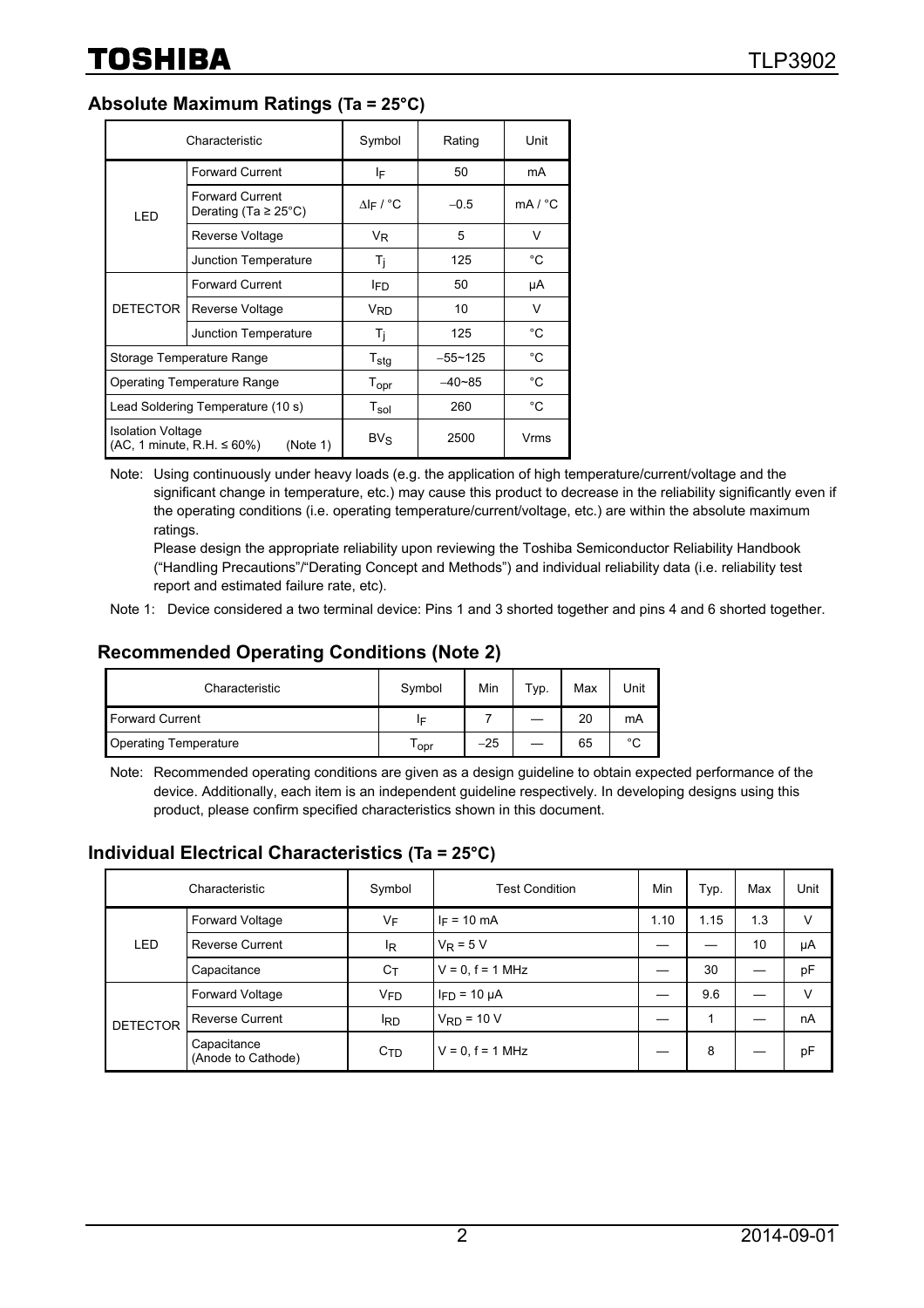# **TOSHIBA**

# **Coupled Electrical Characteristics (Ta = 25°C)**

| Characteristic        | Symbol | <b>Test Condition</b> | Min | Typ. | Max | Unit |
|-----------------------|--------|-----------------------|-----|------|-----|------|
| Open-Circuit Voltage  | Voc    | $I_F = 10 \text{ mA}$ |     | 9.5  | __  |      |
| Short-Circuit Current | Isc    | $I_F = 10 \text{ mA}$ |     | 10   |     | uА   |

# **Isolation Characteristics (Ta = 25°C)**

| Characteristic              | Symbol      | <b>Test Condition</b>          | Min                | Typ.      | Max | Unit        |
|-----------------------------|-------------|--------------------------------|--------------------|-----------|-----|-------------|
| Capacitance Input to Output | $c_{\rm S}$ | $V_S = 0, f = 1$ MHz           |                    | 0.8       |     | pF          |
| <b>Isolation Resistance</b> | $R_{\rm S}$ | $V_S$ = 500 V, R.H. $\leq$ 60% | $5 \times 10^{10}$ | $10^{14}$ |     | Ω           |
| <b>Isolation Voltage</b>    | $BV_S$      | AC, 1 minute                   | 2500               |           |     | <b>Vrms</b> |
|                             |             | AC, 1 second in oil            |                    | 5000      |     |             |
|                             |             | DC, 1 minute in oil            |                    | 5000      |     | Vdc         |

# **Switching Characteristics (Ta = 25°C)**

| Characteristic | Symbol | <b>Test Condition</b>                          | Min | Typ. | Max | Unit |
|----------------|--------|------------------------------------------------|-----|------|-----|------|
| Turn-on Time   | ton    | I <sub>F</sub> = 10 mA, R <sub>SH</sub> = 1 MΩ |     | 0.6  |     | ms   |
| Turn-off Time  | toFF   | $C_L = 1000pF$<br>(Note 3)                     |     | ⌒    |     | ms   |

(Note 3) : SWITCHING TIME TEST CIRCUIT



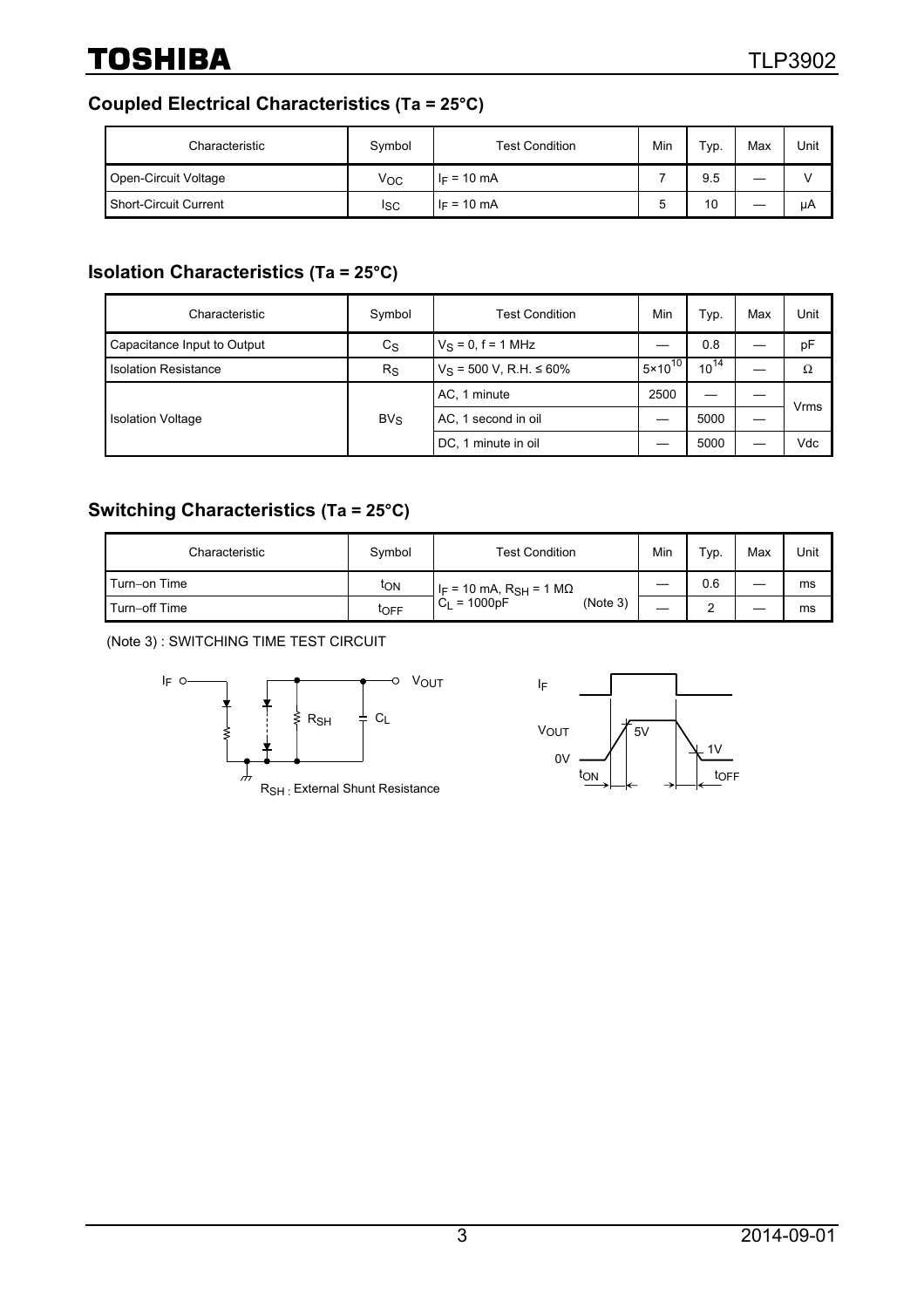# **TOSHIBA**

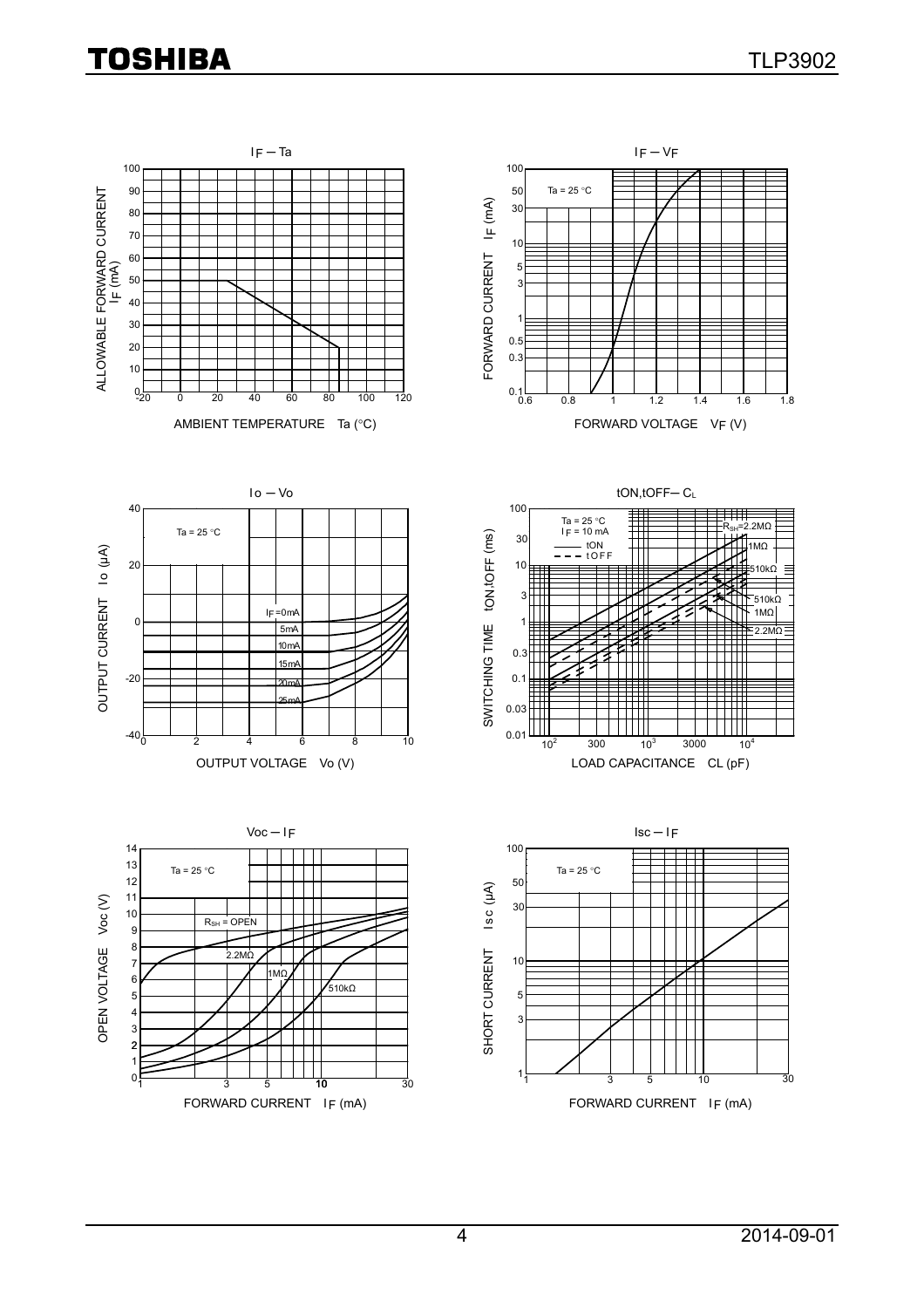# **TOSHIBA**

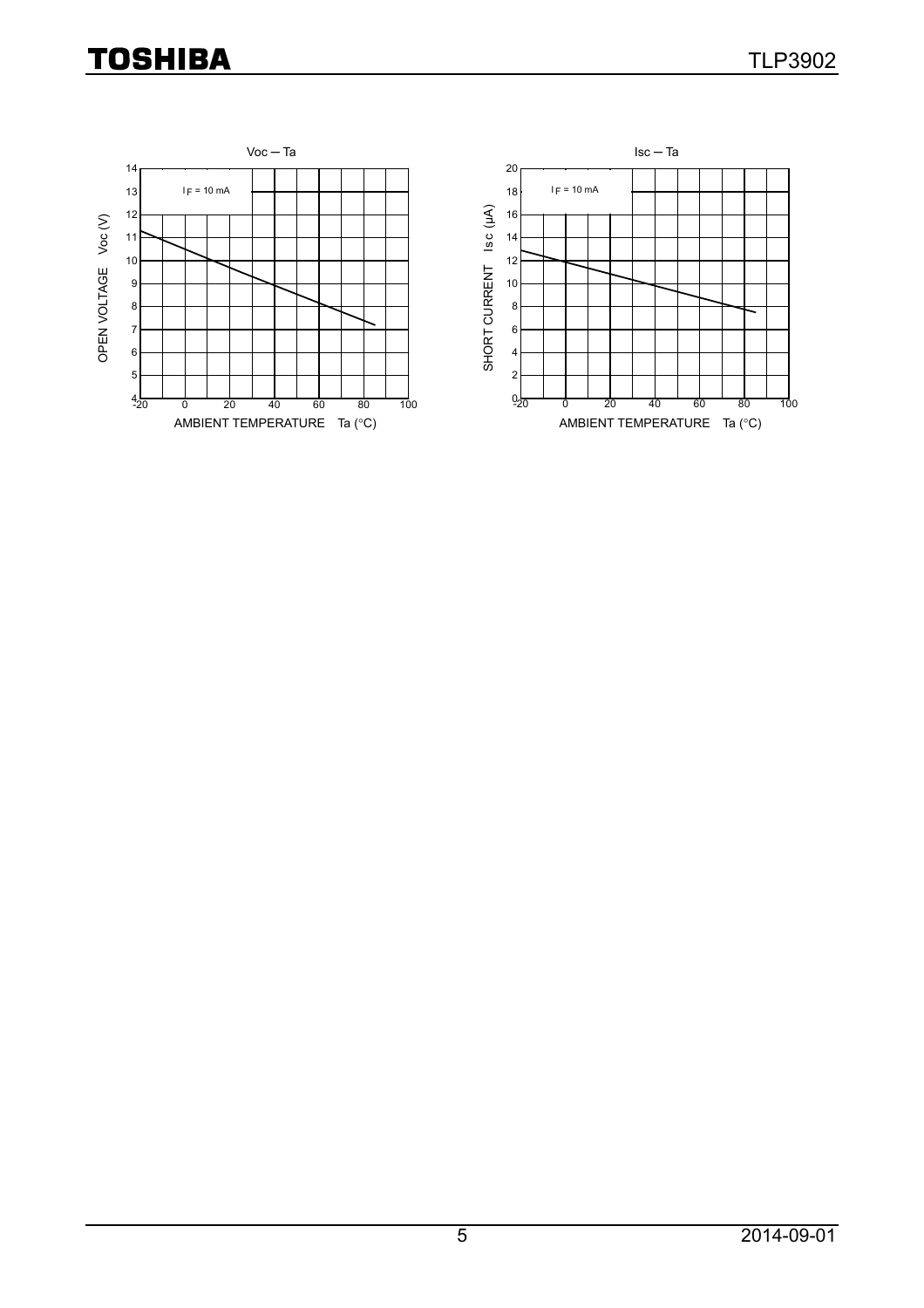### **RESTRICTIONS ON PRODUCT USE**

- Toshiba Corporation, and its subsidiaries and affiliates (collectively "TOSHIBA"), reserve the right to make changes to the information in this document, and related hardware, software and systems (collectively "Product") without notice.
- This document and any information herein may not be reproduced without prior written permission from TOSHIBA. Even with TOSHIBA's written permission, reproduction is permissible only if reproduction is without alteration/omission.
- Though TOSHIBA works continually to improve Product's quality and reliability, Product can malfunction or fail. Customers are responsible for complying with safety standards and for providing adequate designs and safeguards for their hardware, software and systems which minimize risk and avoid situations in which a malfunction or failure of Product could cause loss of human life, bodily injury or damage to property, including data loss or corruption. Before customers use the Product, create designs including the Product, or incorporate the Product into their own applications, customers must also refer to and comply with (a) the latest versions of all relevant TOSHIBA information, including without limitation, this document, the specifications, the data sheets and application notes for Product and the precautions and conditions set forth in the "TOSHIBA Semiconductor Reliability Handbook" and (b) the instructions for the application with which the Product will be used with or for. Customers are solely responsible for all aspects of their own product design or applications, including but not limited to (a) determining the appropriateness of the use of this Product in such design or applications; (b) evaluating and determining the applicability of any information contained in this document, or in charts, diagrams, programs, algorithms, sample application circuits, or any other referenced documents; and (c) validating all operating parameters for such designs and applications. **TOSHIBA ASSUMES NO LIABILITY FOR CUSTOMERS' PRODUCT DESIGN OR APPLICATIONS.**
- **PRODUCT IS NEITHER INTENDED NOR WARRANTED FOR USE IN EQUIPMENTS OR SYSTEMS THAT REQUIRE EXTRAORDINARILY HIGH LEVELS OF QUALITY AND/OR RELIABILITY, AND/OR A MALFUNCTION OR FAILURE OF WHICH MAY CAUSE LOSS OF HUMAN LIFE, BODILY INJURY, SERIOUS PROPERTY DAMAGE AND/OR SERIOUS PUBLIC IMPACT (**"**UNINTENDED USE**"**).** Except for specific applications as expressly stated in this document, Unintended Use includes, without limitation, equipment used in nuclear facilities, equipment used in the aerospace industry, medical equipment, equipment used for automobiles, trains, ships and other transportation, traffic signaling equipment, equipment used to control combustions or explosions, safety devices, elevators and escalators, devices related to electric power, and equipment used in finance-related fields. **IF YOU USE PRODUCT FOR UNINTENDED USE, TOSHIBA ASSUMES NO LIABILITY FOR PRODUCT.** For details, please contact your TOSHIBA sales representative.
- Do not disassemble, analyze, reverse-engineer, alter, modify, translate or copy Product, whether in whole or in part.
- Product shall not be used for or incorporated into any products or systems whose manufacture, use, or sale is prohibited under any applicable laws or regulations.
- The information contained herein is presented only as quidance for Product use. No responsibility is assumed by TOSHIBA for any infringement of patents or any other intellectual property rights of third parties that may result from the use of Product. No license to any intellectual property right is granted by this document, whether express or implied, by estoppel or otherwise.
- **ABSENT A WRITTEN SIGNED AGREEMENT, EXCEPT AS PROVIDED IN THE RELEVANT TERMS AND CONDITIONS OF SALE FOR PRODUCT, AND TO THE MAXIMUM EXTENT ALLOWABLE BY LAW, TOSHIBA (1) ASSUMES NO LIABILITY WHATSOEVER, INCLUDING WITHOUT LIMITATION, INDIRECT, CONSEQUENTIAL, SPECIAL, OR INCIDENTAL DAMAGES OR LOSS, INCLUDING WITHOUT LIMITATION, LOSS OF PROFITS, LOSS OF OPPORTUNITIES, BUSINESS INTERRUPTION AND LOSS OF DATA, AND (2) DISCLAIMS ANY AND ALL EXPRESS OR IMPLIED WARRANTIES AND CONDITIONS RELATED TO SALE, USE OF PRODUCT, OR INFORMATION, INCLUDING WARRANTIES OR CONDITIONS OF MERCHANTABILITY, FITNESS FOR A PARTICULAR PURPOSE, ACCURACY OF INFORMATION, OR NONINFRINGEMENT.**
- GaAs (Gallium Arsenide) is used in Product. GaAs is harmful to humans if consumed or absorbed, whether in the form of dust or vapor. Handle with care and do not break, cut, crush, grind, dissolve chemically or otherwise expose GaAs in Product.
- Do not use or otherwise make available Product or related software or technology for any military purposes, including without limitation, for the design, development, use, stockpiling or manufacturing of nuclear, chemical, or biological weapons or missile technology products (mass destruction weapons). Product and related software and technology may be controlled under the applicable export laws and regulations including, without limitation, the Japanese Foreign Exchange and Foreign Trade Law and the U.S. Export Administration Regulations. Export and re-export of Product or related software or technology are strictly prohibited except in compliance with all applicable export laws and regulations.
- Please contact your TOSHIBA sales representative for details as to environmental matters such as the RoHS compatibility of Product. Please use Product in compliance with all applicable laws and regulations that regulate the inclusion or use of controlled substances, including without limitation, the EU RoHS Directive. **TOSHIBA ASSUMES NO LIABILITY FOR DAMAGES OR LOSSES OCCURRING AS A RESULT OF NONCOMPLIANCE WITH APPLICABLE LAWS AND REGULATIONS.**